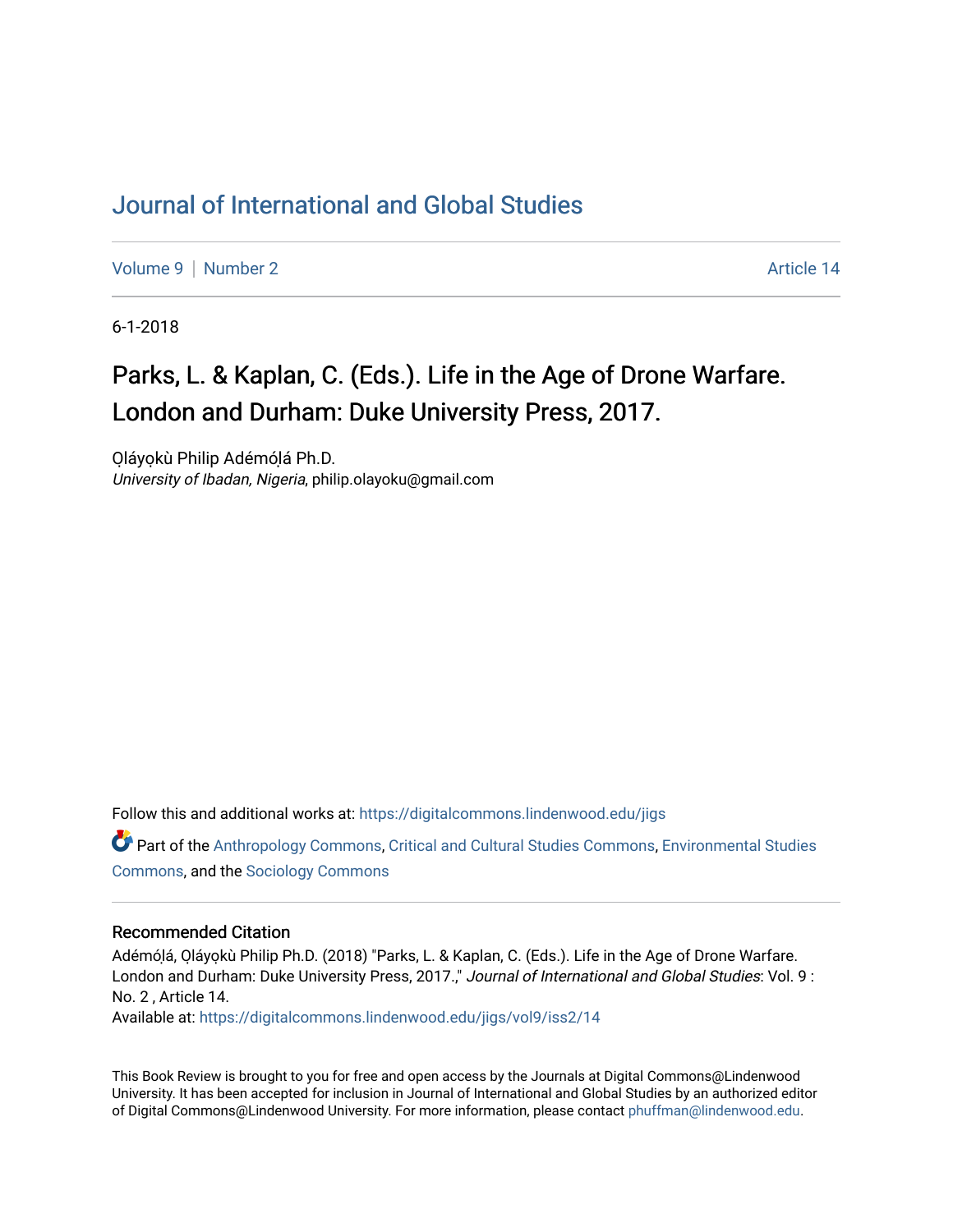### **Parks, L. & Kaplan, C. (Eds.).** *Life in the Age of Drone Warfare.* **London and Durham: Duke University Press, 2017.**

The title *Life in the age of Drones* is an edited volume of three parts of five chapters each that comprehensively addresses the trajectories and modes of intersectionality between man and drones, the new technology of visuality with a scopic expansion from initial deployment by the military for surveillance and target attacks/killings to private and commercial use by civilians for agricultural construction and monitoring, delivery, news reporting, and leisure, among others. With a multidisciplinary approach, the  $16$  authors<sup>1</sup> transverse the juridical, technosocial, psychosocial, biopolitical, gender, power, race, historical literary (at times biographical), securitization, spatio-temporal, and dialectical contexts of how this advanced technology of realtime imaging has shaped lives and relations at the global, transnational, and local levels. The methodology adopted basically entailed a critical analysis in engagement of these major themes by the authors through data drawn from sources including oral testimonies from interviews, court cases, science fiction, film, letters, archival sources, media reportage, and musical lyrics and videos. The editors, Lisa Parks and Caren Kaplan, in their introduction emphasized five critical themes addressed in this volume to include cultural imaginaries, the biopolitics of drone technology (for power assertion), the paradox of difference and affectation in man's relations with drones, the sensory and perceptual manifestation of drones as both the subject and object of imagery, and finally, lawfare, which explores the justiceability of the impacts of drones across local, national, and transnational applications amidst the emergence of techno-imperialism.

The first part, "Juridical, Genealogical and Geopolitical Imaginaries" addresses the ethical dimensions of verticality in asymmetrical technosocial relations between man and manmachine<sup>2</sup> through surveillance in collapsed spatio-temporal contexts. The first article, by Derek Gregory, "Dirty Dancing," discourses the vulnerability of borderlands (referred to as Federally Administered Tribal Areas – FATA), historically considered spaces of exception with legal anomaly, to extra-judicial killings without accountability. Within the Pakistani context, the presence of contested and multiple legal authorities resulted in the collaboration between the Pakistani government and the United States in carrying out targeted killings, which has resulted in unjustified killing of civilians, as exemplified in the stories of Mamana Bibi and Baitullah Mehsud. According to Gregory, there is need to reassert the agency of the inhabitants of FATA in demanding accountability of drone operations and exploring the oppressive biopolitical context that has redefined the human body as the battlefield. The next article, by Lisa Hajjar, "Lawfare and Armed Conflicts," explores the concept of state lawfare as negating lawfare – the judicial arguments that demand accountability from the military and security policies of sovereign states under international law. Therein, she argues that state lawfare has undermined international humanitarian laws as sovereign states legalize actions that violate these laws. Drawing from the examples of the Israeli policy of targeted killings during the first intifada and those of the US in Yemen and Pakistan in post 9/11, she notes that the justification for these killings was based on the policy that it was legal to kill enemies that posed imminent threats but could not be immediately arrested. She consequently posited that the primacy of lawfare over state lawfare should be restored to assert the illegality and illegitimacy of targeted killings to curtail "assassination campaigns."

The article "American Kamikaze" is a historical narrative of the emergence of drones during WWII whereby arguments for the application of advanced media technology to flying planes were presented to counter the Japanese Kamikaze, even before the latter became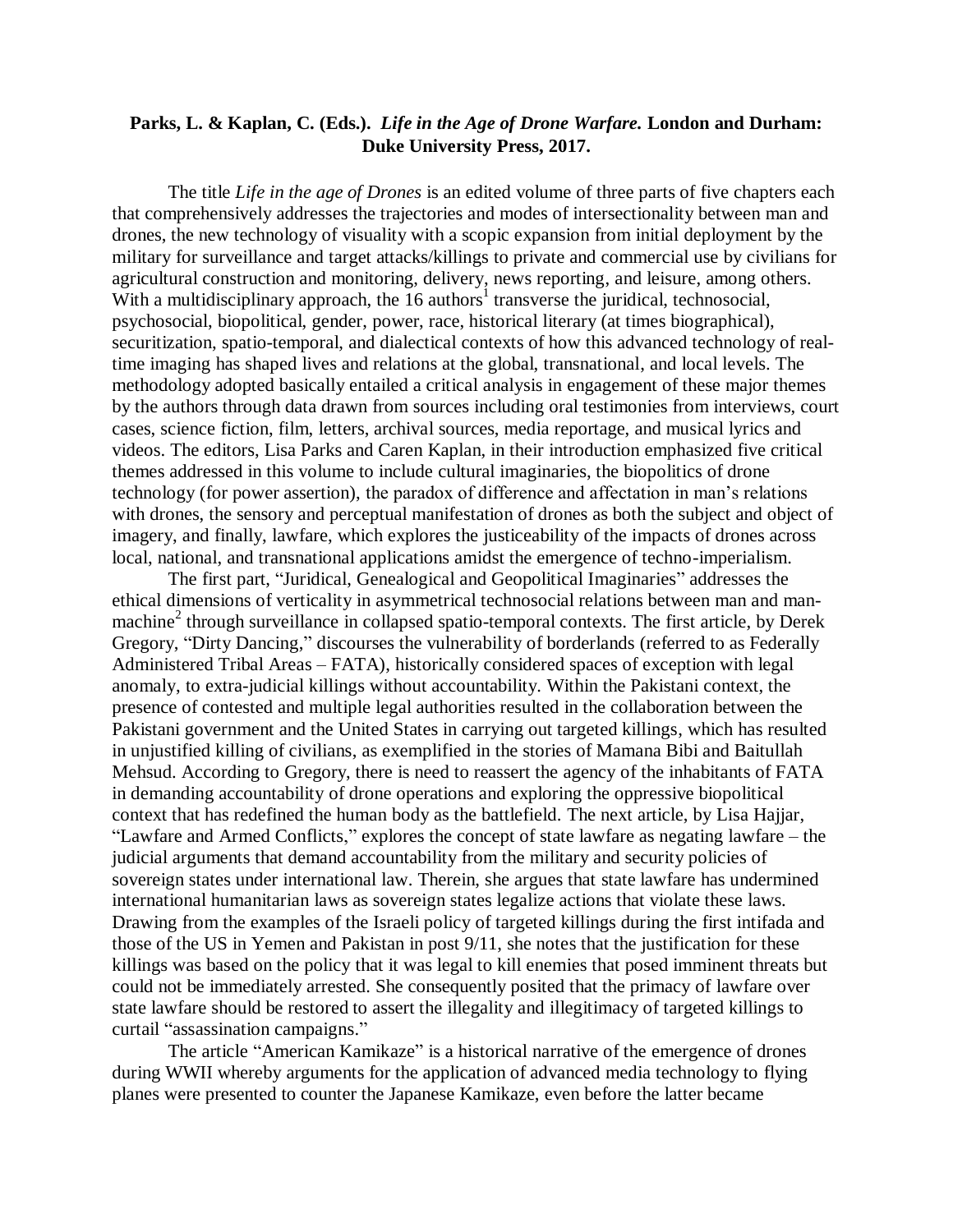operational. This drive for technical superiority, devised "to construct and counter" the enemy, entailed a presentation of the television-guided drone as precise in real time and safe to avoid civilian casualties. However, technical failures leading to drone crashes and civilian casualties negated the superiority of the TV-guided drone to the Tokkotai Kamikaze, thereby contesting the inevitability of unmanned aerial vehicles, as the sociotechnicality of their operation ultimately centralizes the role of man. Andrea Miller situates the complexities of the criminalizing the affective and intrinsic potentials of netizens to inspire future terrorists activities in her "(Im)material Terror." She critiques the criminalization of subjective motives and intents of racialized subjects through pre-emptive governance instrumentalized by the 18 US Code 2339B. This, for her, is rooted in the legacies of racism, colonialism, and genocide, which redefine the spatiotemporality of violence at the service of the United States' imperialistic drive. The final article in Part I is titled "Vertical Mediation and the US Drone War in the Horn of Africa" and explores the activities of the United States military in its Djibouti base to fight al-Qaeda in Yemen and Somalia. This exploration is divided into three main parts: the infrastructural, which discusses the use of metadata from mobile phones for drone attacks; the perceptual, which discusses how the vertical imaging is redefining race, death, security, and 'otherness'; and the forensic, which focuses on the failure of drones through crashes and how this has diversely affected social and sociotechnical relations of the Djiboutians, military, and al-Shabaab.

The second part of the text is titled "Perception and Perspective" and broadly captures how distance is collapsed through space and time to reveal overlaps of these two components in aerial drone warfare and geopolitics. Its narratives explain how drone operations affect modes of perception and the formation of perspectives. Caren Kaplan's "Drone-O-Rama" contests the assumption that drone warfare is new by tracing the incorporation of cameras into airplanes for representation during WWI to drones' redefinition of imaging in warfare by influencing representation itself. The author herein lays bare the traumatizing effect of drone warfare on operators and the tensions of domestic securitization in the post-9/11 United States, first between the military and the police, whose functions now overlap, and then between the security agents and civilians with the erosion of the principle of the presumption of innocence. "Dronologies," by Ricardo Dominguez, specifically addresses the ecological impacts of drones through an analysis of Nano trails by the scientist Dr. Heidegger. While a positive of using drones to mitigate global warming came to the fore, there are serious and damaging consequences for drone use involving nanoparticles including inadvertent health hazards of Morgellons<sup>3</sup> and prion disease<sup>4</sup> resulting from inhaling the mixture of nanoparticles and oxygen. Beyond these physical impacts of the previous two chapters, Thomas Stubblefield contextualizes the psychological impact of representation, aptly captured by Pakistani psychologists as anticipatory anxiety, resulting from the use of drone art for profiling and targeted killings. In adopting the theory of accelerationism, he maintains that the overbearing nature of capitalism in counterterrorism efforts can be mitigated through its inner capacities for self-destruction. Similar to Derek Gregory's article, Madiha Tahir captures Pakistans's Waziristan and North West Frontier as illustrating borderlands as inherited spaces of ambiguity subjected to political manipulation and impunity as legacies of colonialism. She expresses how layers of securitization of these areas encourage corruption and violence as exemplified in the everyday hazards faced by truck drivers at checkpoints, while stressing the importance of restoring agency to locals in these ambiguous spaces to reverse the racialized cultural subjectivities. From a perspective of media representation, Anjali Nath's "Stoners, Stones and Drones" engages the low theory in discussing the visuals and lyrics of Himanshu Heem's "Soup Boys (Petty Drones)" video. The video,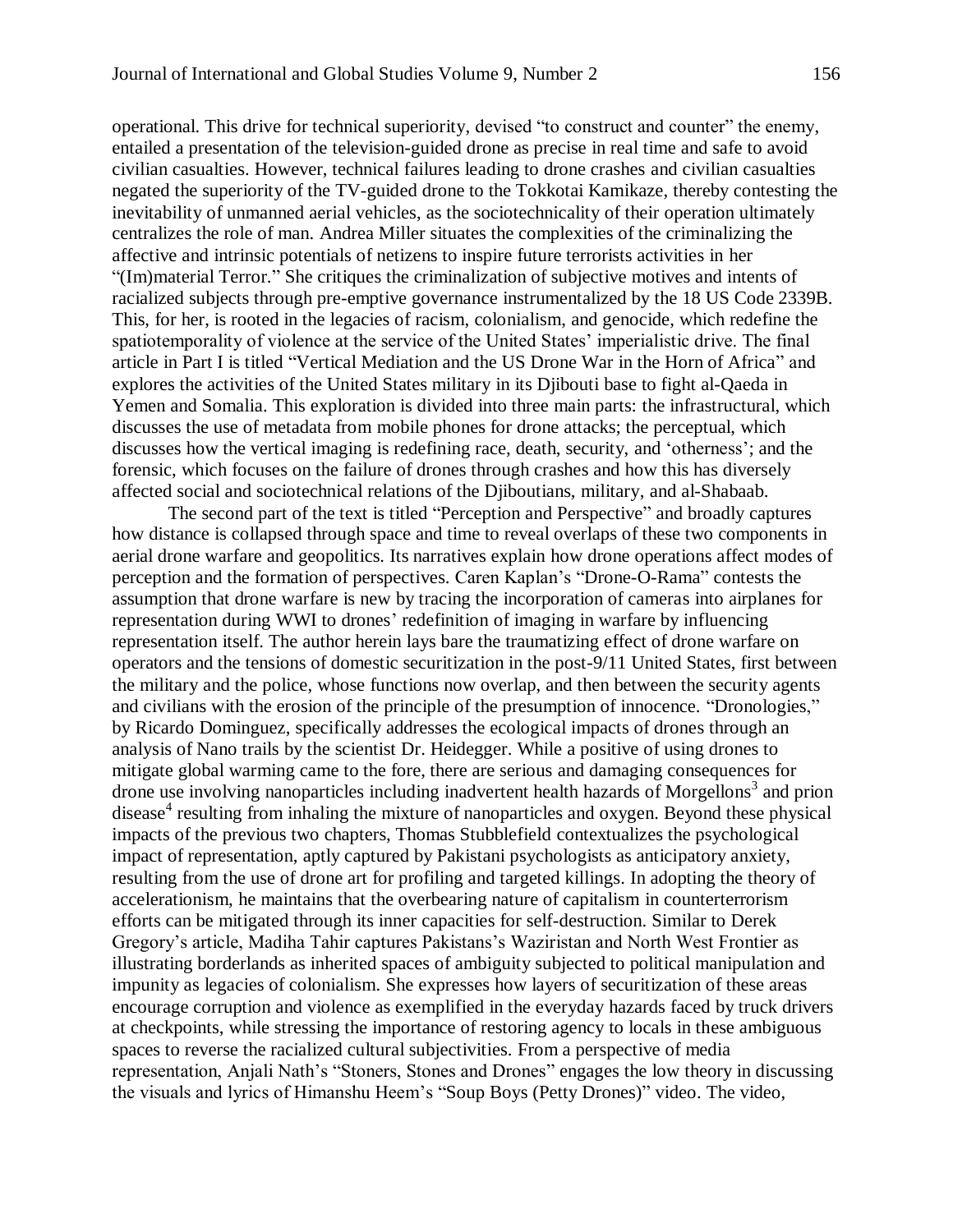produced by a diasporic South Asian, contests the visual logic of transnational warfare through a blend of representations of surveillance of South Asians within the homeland and diaspora. As well as feminizing the drone, Heem's video also portrays a subversive art which resists conformity with logics of the drone's optic violence.

The third part of the work details the more technical aspect of "Biopolitics, Automation and Robotics," with authors focusing more on the sociotechnicality of drones and the state-ofthe-art, the recursive relationship between drone and man, as well as cognitive dissonance resulting from the psychological stress on drone operators. The coauthored chapter by Jeremy Packer and Joshua Reeves, "Taking People Out," juxtaposes the competing logic of command and control against the aspiration to autonomous action of detachment in the bid to eliminate errors from human noise (through humanectomy) during drone operations. There is thus the experimentation of developing automated image processing technologies, which allows the drones to process information and decide targets independently. Peter Asaro, the author of "The Labor of Surveillance and Bureaucratized Killing," reversed the focus from drones to human operators as key sociotechnical actors, while critiquing the heroic and anti-heroic drone myths as overgeneralizations. Furthermore, he contends surface-level reports of stressors as resulting from overworking drone operators as well as more complex issues of excision from the locales of operation and the difficulty of alternating between combat zones and domestic Life. The next chapter is "Letter from a Sensor Operator," in which Brandon Bryant details a personal narrative of trauma with reference to the killing of Al Awlaki which contradicted the democratic rights of an American citizen. The final chapter, "Drone Imaginaries," is a discourse of two literary texts: *Grounded –* a short play on a female drone pilot traumatized by being watched, which validated the PTSD earlier discussed by Asaro, and *Drones* – which is an Indian narrative work of science fiction detailing the imperialist use of drones by corporate individuals who use religion and technology to subjectivize other citizens. Both texts express the friction between the state and private/corporate drone owners - who that contest state sovereignty through independent surveillance, which also critiquing violence and exploitative economic policies.

This text largely benefits from its array of sources and methodological approaches that enabled substantial coverage of technical, juridical, economic, historical, and ethical issues. However, the volume could have benefitted by covering more topics beyond America's involvement in drone warfare, as this would have enabled audiences of other nationalities to find relevance within local contexts. Likewise, the language technicalities in several articles create difficulty for readers unfamiliar with military technology in spite of their relevance to their fields. In spite of this, however, the volume retains its relevance in advocating for checks and balances within the continuous drive for technological advancement.

#### **Notes**

 $\overline{a}$ 

 $<sup>1</sup>$  The only coauthored chapter is Chapter 11.</sup>

<sup>&</sup>lt;sup>2</sup> "Man" here is used generically to capture the drone targets and those who deploy the drones.

<sup>&</sup>lt;sup>3</sup> Morgellons disease is a skin disorder characterized by hair-like filaments that are embedded in the skin. Recent studies have associated the condition with tick-borne infection. The use of nanotrails (an addition of nanoparticles to a chemtrails) for weather modification by UAVs in carrying out germ warfare could result in the Morgellons disease when it comes to contact with humans.

<sup>&</sup>lt;sup>4</sup> Prion disease refers to a group of conditions that affects the brain. Since the ionized nanoparticles have attractions to the potassium-calcium channel in the brain, they have the potential to eat into the brain.